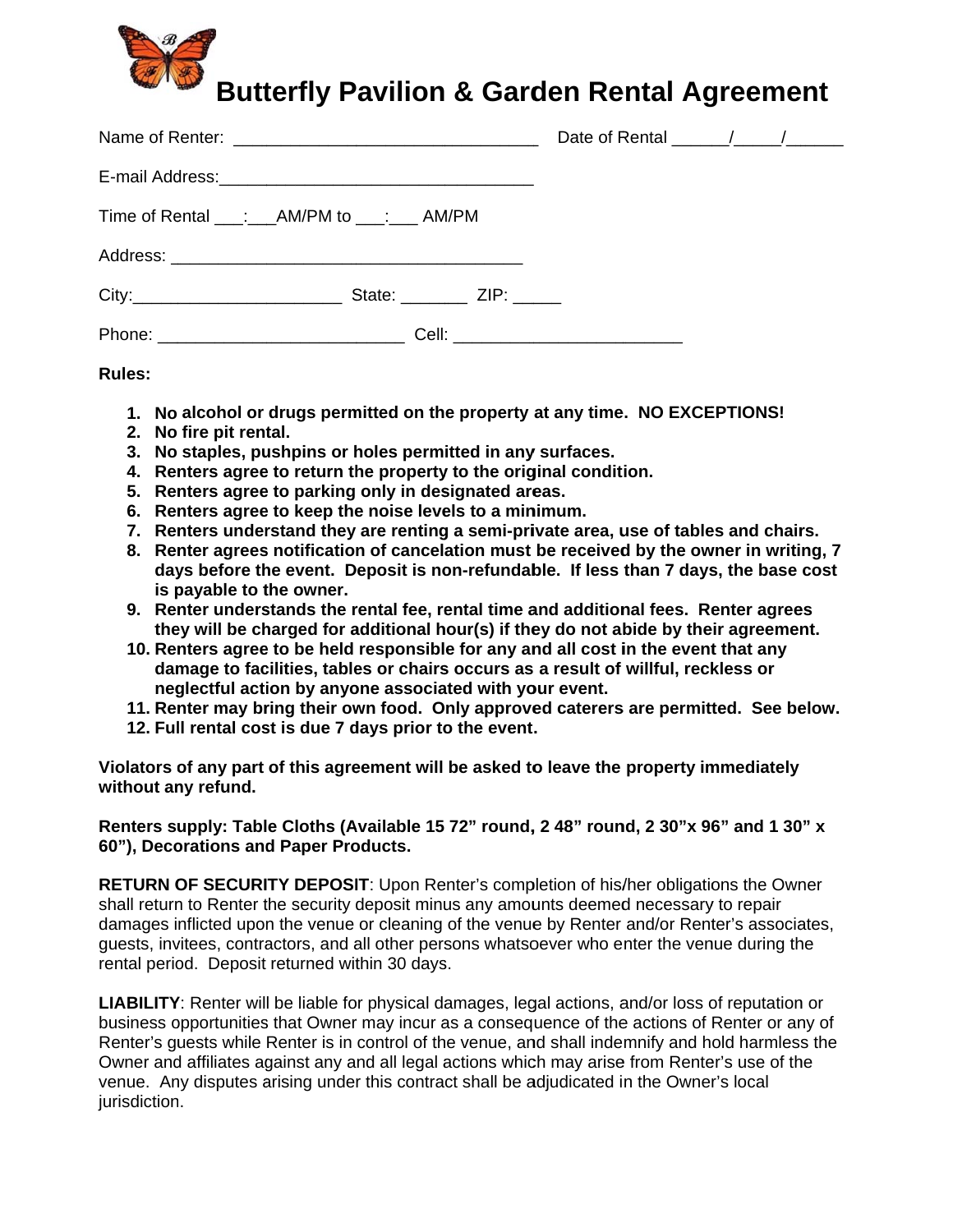**Pavilion Rental Options: 3 Hour includes setup and clean up.** 

| <b>Up to 40 Guests</b><br>1. Saturday Available 10 AM to 4 PM | \$250.00* |
|---------------------------------------------------------------|-----------|
| Every 10 additional Guests (41+, 51+, ect.)                   | \$25.00   |
| 2. Saturday Available 4 PM to 8 PM<br>Up to 40 Guests         | \$500.00* |
| Every 10 additional Guests (41+, 51+, ect.)                   | \$25.00   |
| 3. Sunday Available 1 PM to 4 PM                              | \$200.00* |
| Every 10 additional Guests (41+, 51+, ect.)                   | \$25.00   |
| 4. Monday to Thursday (10 AM to 4 PM)                         | \$200.00* |
| Every 10 additional Guests (41+, 51+, ect.)                   | \$25.00   |
| 5. Monday to Thursday (4 PM to 8 PM)                          | \$400.00* |
| Every 10 additional Guests (41+, 51+, ect.)                   | \$25.00   |
| 6. Friday Available 1 PM to 4 PM                              | \$250.00* |
| Every 10 additional Guests (41+, 51+, ect.)                   | \$25.00   |
| 7. Friday Available 4 PM to 9 PM                              | \$500.00* |
| Every 10 additional Guests (41+, 51+, ect.)                   | \$25.00   |
|                                                               |           |

**\* 20 tables and 150 chairs included in rental price with tax added for these two items. 20 x \$.50 = \$10, 150 x \$.25 = \$37.50, \$10 + \$37.50 = \$47.50 6% tax is \$2.85.** 

**Pavilion will be roped off for the renter's use. The remainder of the facility is open to the public. Rental includes public access to the garden and flight house (in season).** 

| <b>Pavilion Rental Cost</b>                                        |         |
|--------------------------------------------------------------------|---------|
| Tables & Chair rental tax total (\$47.50 included in option price) | \$2.85  |
| Total                                                              | S       |
| \$40 Non-Refundable deposit                                        | \$40.00 |
| \$50 Security Deposit                                              | \$50.00 |
| Total due at booking<br>(\$40.00)                                  | \$.     |
| Total due before event (Total – \$40.00 deposit)                   |         |

Date Balance is due  $\frac{1}{\sqrt{1-\frac{1}{2}}}\frac{1}{\sqrt{1-\frac{1}{2}}}\frac{1}{\sqrt{1-\frac{1}{2}}}\frac{1}{\sqrt{1-\frac{1}{2}}}\frac{1}{\sqrt{1-\frac{1}{2}}}\frac{1}{\sqrt{1-\frac{1}{2}}}\frac{1}{\sqrt{1-\frac{1}{2}}}\frac{1}{\sqrt{1-\frac{1}{2}}}\frac{1}{\sqrt{1-\frac{1}{2}}}\frac{1}{\sqrt{1-\frac{1}{2}}}\frac{1}{\sqrt{1-\frac{1}{2}}}\frac{1}{\sqrt{1-\frac{1}{2}}}\frac{1}{\sqrt{$ 

In witness of their understanding of and agreement to the terms and conditions herein contained, the parties affix their signatures below.

| Renter's Signature, Date | Owner's Signature, Date |
|--------------------------|-------------------------|
| <b>Printed Name</b>      | <b>Printed Name</b>     |

Rental is not confirmed until the deposit and form is received and the form is signed by the Owner and returned to the Renter.

David & Joan Folk, 175 Shaffer Road, Nescopeck PA 18635 570-394-7298.

Date security deposit returned \_\_\_\_/\_\_\_/\_\_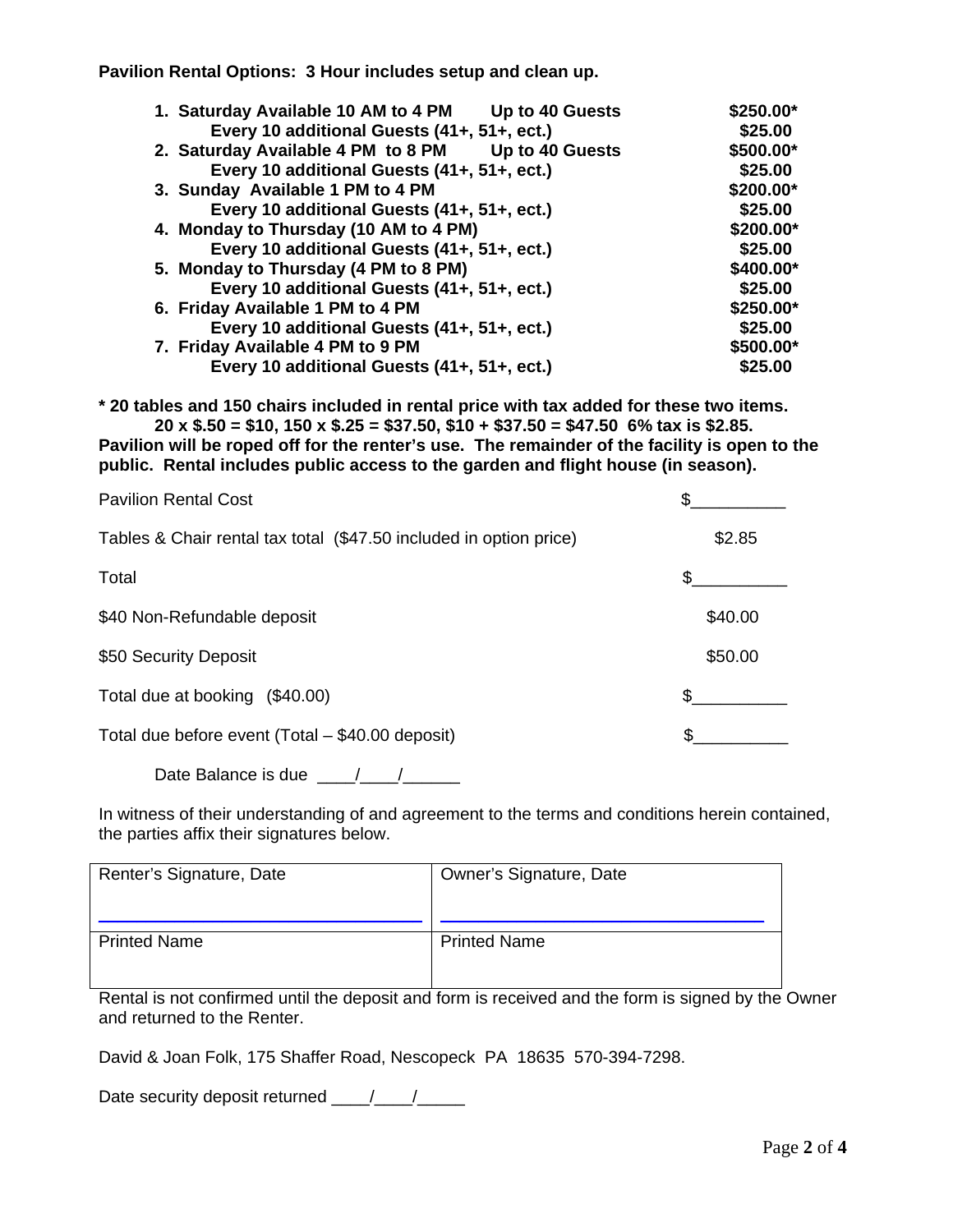## Approved Catering / Food Vendors

Two Dippy Sisters 570-479-3820 or 570-394-7130

Big Dan's Bar-B-Que 570-356-6156 catering@bigdansbbq.com Parties from 50 to 160

Smokehouse Bar-B-Que 570-925-6962 or 570-380-4461 smokehousebarbq.catering@gmail.com Parties from 50 to 250

The Blind Pig 670-784-2656 sarah@blindpigkitchen.com

Tracy Oman Catering 570-394-1289

Parties from 10 to 40

Edith's Catering 570-316-4779 or 570-204-0158 shauna@edithscatering.com Parties from 10 to 150

More vendors are currently pending and will be added soon.